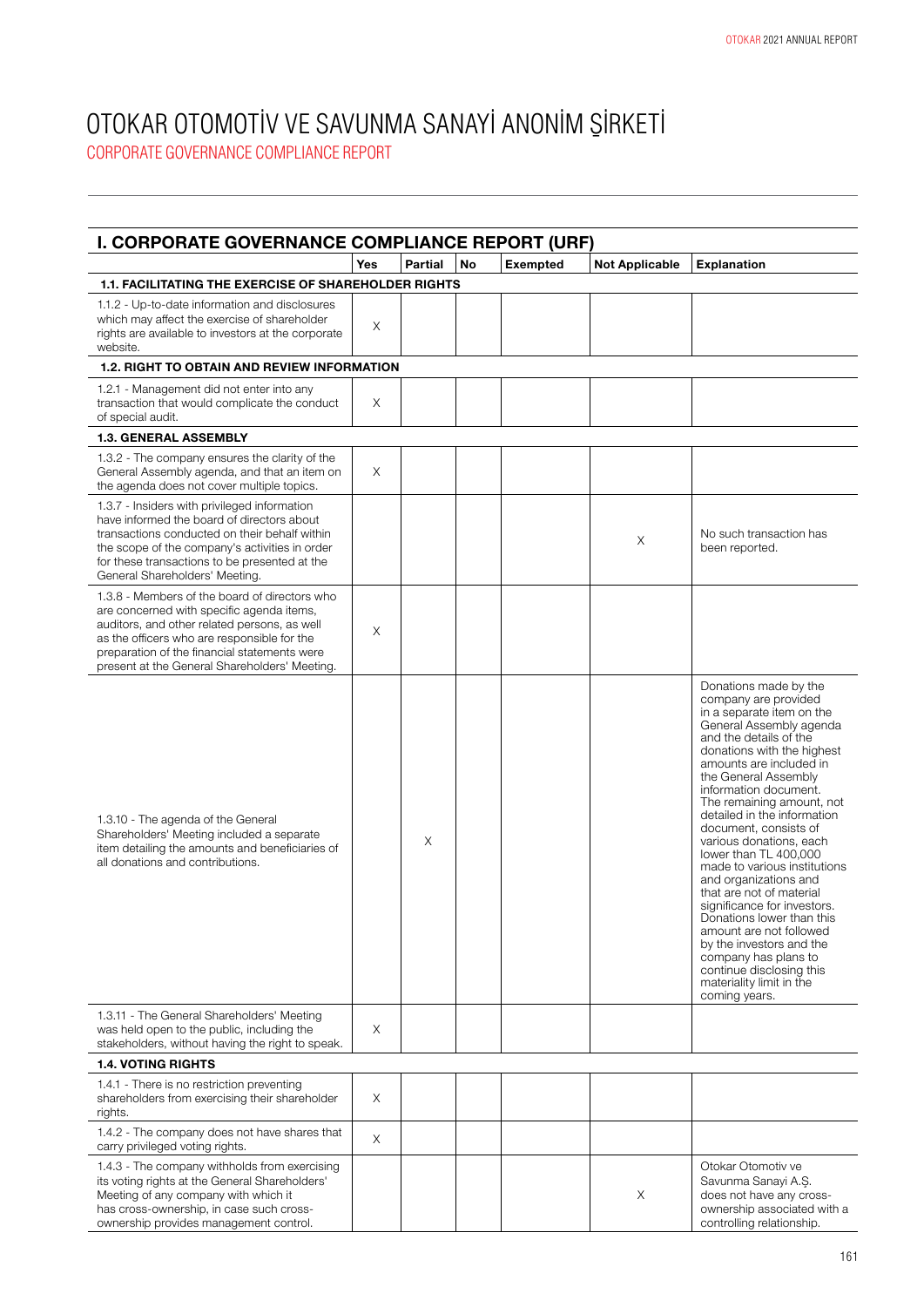|                                                                                                                                                                                                                      | Yes | <b>Partial</b> | No | <b>Exempted</b> | Not Applicable Explanation |                                                                                                                                                                                                                                                                                                                                                                                                                                                  |
|----------------------------------------------------------------------------------------------------------------------------------------------------------------------------------------------------------------------|-----|----------------|----|-----------------|----------------------------|--------------------------------------------------------------------------------------------------------------------------------------------------------------------------------------------------------------------------------------------------------------------------------------------------------------------------------------------------------------------------------------------------------------------------------------------------|
| <b>1.5. MINORITY RIGHTS</b>                                                                                                                                                                                          |     |                |    |                 |                            |                                                                                                                                                                                                                                                                                                                                                                                                                                                  |
| 1.5.1 - The company pays maximum diligence to the<br>exercise of minority rights.                                                                                                                                    | X   |                |    |                 |                            |                                                                                                                                                                                                                                                                                                                                                                                                                                                  |
| 1.5.2 - The Articles of Association extend the use<br>of minority rights to those who own less than one<br>twenthieth of the outstanding shares, and expand<br>the scope of the minority rights.                     |     |                | Χ  |                 |                            | Minority rights for<br>shareholders holding less<br>than one twentieth of the<br>capital have not been<br>defined in the articles<br>of association, and the<br>rights have been defined<br>within the frame of<br>general provisions in the<br>legislation. The investors<br>have not expressed any<br>interest in this matter<br>while the company follows<br>the best practices and<br>does not foresee any<br>changes in the near<br>future. |
| <b>1.6. DIVIDEND RIGHT</b>                                                                                                                                                                                           |     |                |    |                 |                            |                                                                                                                                                                                                                                                                                                                                                                                                                                                  |
| 1.6.1 - The dividend policy approved by the<br>General Shareholders' Meeting is posted on the<br>company website.                                                                                                    | X   |                |    |                 |                            |                                                                                                                                                                                                                                                                                                                                                                                                                                                  |
| 1.6.2 - The dividend distribution policy comprises<br>the minimum information to ensure that the<br>shareholders can have an opinion on the<br>procedure and principles of dividend distributions<br>in the future.  | X   |                |    |                 |                            |                                                                                                                                                                                                                                                                                                                                                                                                                                                  |
| 1.6.3 - The reasons for retaining earnings, and their<br>allocations, are stated in the relevant agenda item.                                                                                                        |     |                |    |                 | Χ                          | Dividends have been<br>paid out.                                                                                                                                                                                                                                                                                                                                                                                                                 |
| 1.6.4 - The board reviewed whether the dividend<br>policy balances the benefits of the shareholders<br>and those of the company.                                                                                     | Χ   |                |    |                 |                            |                                                                                                                                                                                                                                                                                                                                                                                                                                                  |
| <b>1.7. TRANSFER OF SHARES</b>                                                                                                                                                                                       |     |                |    |                 |                            |                                                                                                                                                                                                                                                                                                                                                                                                                                                  |
| 1.7.1 - There are no restrictions preventing shares<br>from being transferred.                                                                                                                                       | Χ   |                |    |                 |                            |                                                                                                                                                                                                                                                                                                                                                                                                                                                  |
| <b>2.1. CORPORATE WEBSITE</b>                                                                                                                                                                                        |     |                |    |                 |                            |                                                                                                                                                                                                                                                                                                                                                                                                                                                  |
| 2.1.1 - The company website includes all elements<br>listed in Corporate Governance Principle 2.1.1.                                                                                                                 | Χ   |                |    |                 |                            |                                                                                                                                                                                                                                                                                                                                                                                                                                                  |
| 2.1.2 - The shareholding structure (names,<br>privileges, number and ratio of shares, and<br>beneficial owners of more than 5% of the issued<br>share capital) is updated on the website at least<br>every 6 months. | X   |                |    |                 |                            |                                                                                                                                                                                                                                                                                                                                                                                                                                                  |
| 2.1.4 - The company website is prepared in other<br>selected foreign languages, in a way to present<br>exactly the same information with the Turkish<br>content.                                                     | Χ   |                |    |                 |                            |                                                                                                                                                                                                                                                                                                                                                                                                                                                  |
| <b>2.2. ANNUAL REPORT</b>                                                                                                                                                                                            |     |                |    |                 |                            |                                                                                                                                                                                                                                                                                                                                                                                                                                                  |
| 2.2.1 - The board of directors ensures that the<br>annual report represents a true and complete view<br>of the company's activities.                                                                                 | Χ   |                |    |                 |                            |                                                                                                                                                                                                                                                                                                                                                                                                                                                  |
| 2.2.2 - The annual report includes all elements<br>listed in Corporate Governance Principle 2.2.2.                                                                                                                   | Χ   |                |    |                 |                            |                                                                                                                                                                                                                                                                                                                                                                                                                                                  |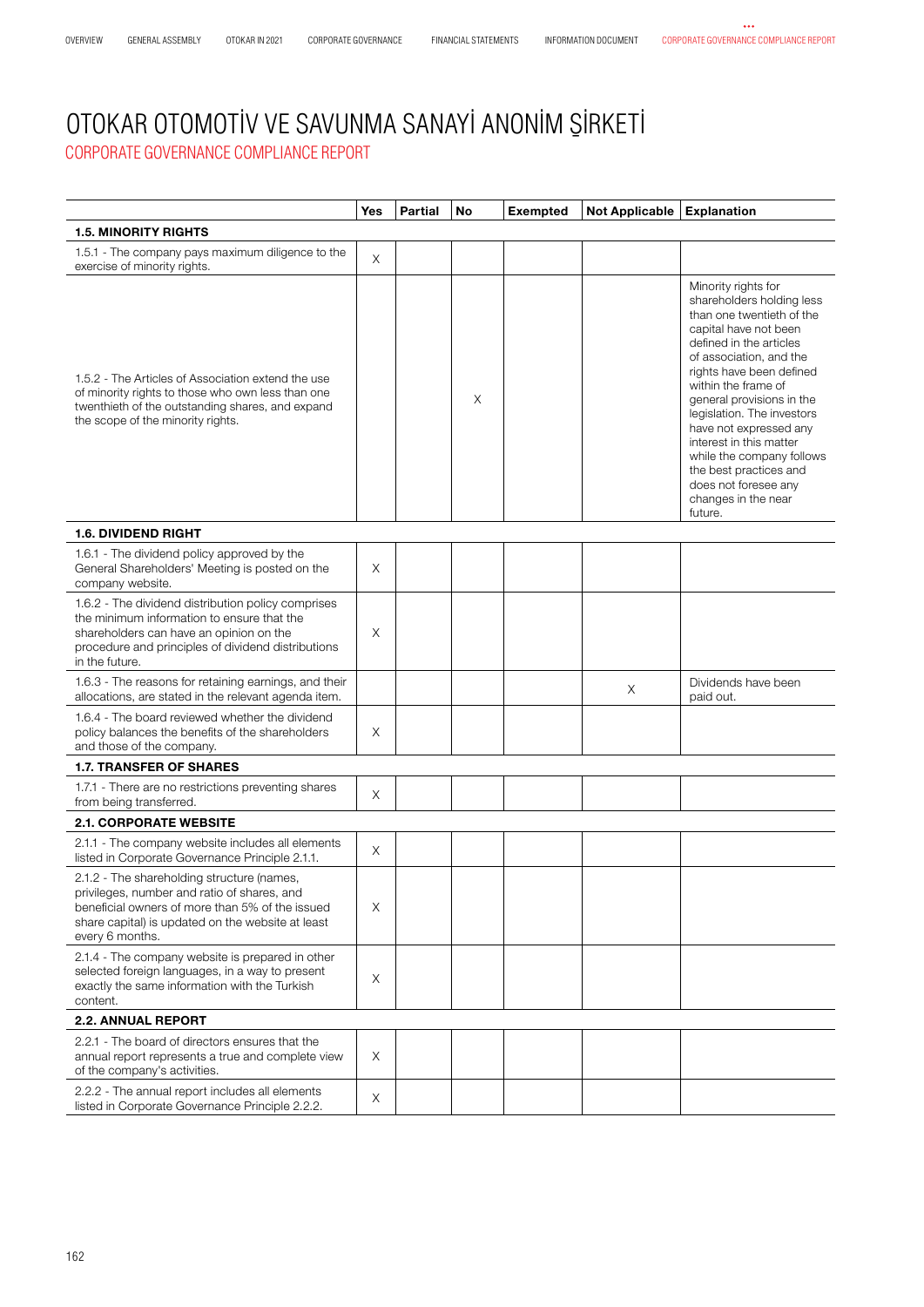| <b>3.1. CORPORATION'S POLICY ON STAKEHOLDERS</b><br>3.1.1 - The rights of the stakeholders are protected<br>Χ<br>pursuant to the relevant regulations, contracts and<br>within the framework of bona fides principles.<br>3.1.3 - Policies or procedures addressing<br>stakeholders' rights are published on the<br>Χ<br>company's website.<br>3.1.4 - A whistleblowing programme is in place for<br>X<br>reporting legal and ethical issues.<br>3.1.5 - The company addresses conflicts of interest<br>X<br>among stakeholders in a balanced manner.<br>3.2. SUPPORTING THE PARTICIPATION OF THE STAKEHOLDERS IN THE CORPORATION'S MANAGEMENT<br>3.2.1 - The Articles of Association, or the internal<br>regulations (terms of reference/manuals), regulate<br>Χ<br>the participation of employees in management.<br>3.2.2 - Surveys/other research techniques,<br>consultation, interviews, observation method<br>etc. were conducted to obtain opinions from<br>Χ<br>stakeholders on decisions that significantly affect<br>them.<br><b>3.3. HUMAN RESOURCES POLICY</b><br>3.3.1 - The company has adopted an employment<br>policy ensuring equal opportunities, and a<br>X<br>succession plan for all key managerial positions.<br>$\mathsf X$<br>3.3.2 - Recruitment criteria are documented.<br>3.3.3 - The company has a policy on human<br>X<br>resources development, and organises trainings<br>for employees.<br>3.3.4 - Meetings have been organised to inform<br>employees on the financial status of the company,<br>X<br>remuneration, career planning, education and<br>health.<br>3.3.5 - Employees, or their representatives, were | Yes | <b>Partial</b> | <b>No</b> | <b>Exempted</b> | Not Applicable   Explanation |  |
|------------------------------------------------------------------------------------------------------------------------------------------------------------------------------------------------------------------------------------------------------------------------------------------------------------------------------------------------------------------------------------------------------------------------------------------------------------------------------------------------------------------------------------------------------------------------------------------------------------------------------------------------------------------------------------------------------------------------------------------------------------------------------------------------------------------------------------------------------------------------------------------------------------------------------------------------------------------------------------------------------------------------------------------------------------------------------------------------------------------------------------------------------------------------------------------------------------------------------------------------------------------------------------------------------------------------------------------------------------------------------------------------------------------------------------------------------------------------------------------------------------------------------------------------------------------------------------------------------------------------------------------------------|-----|----------------|-----------|-----------------|------------------------------|--|
|                                                                                                                                                                                                                                                                                                                                                                                                                                                                                                                                                                                                                                                                                                                                                                                                                                                                                                                                                                                                                                                                                                                                                                                                                                                                                                                                                                                                                                                                                                                                                                                                                                                      |     |                |           |                 |                              |  |
|                                                                                                                                                                                                                                                                                                                                                                                                                                                                                                                                                                                                                                                                                                                                                                                                                                                                                                                                                                                                                                                                                                                                                                                                                                                                                                                                                                                                                                                                                                                                                                                                                                                      |     |                |           |                 |                              |  |
|                                                                                                                                                                                                                                                                                                                                                                                                                                                                                                                                                                                                                                                                                                                                                                                                                                                                                                                                                                                                                                                                                                                                                                                                                                                                                                                                                                                                                                                                                                                                                                                                                                                      |     |                |           |                 |                              |  |
|                                                                                                                                                                                                                                                                                                                                                                                                                                                                                                                                                                                                                                                                                                                                                                                                                                                                                                                                                                                                                                                                                                                                                                                                                                                                                                                                                                                                                                                                                                                                                                                                                                                      |     |                |           |                 |                              |  |
|                                                                                                                                                                                                                                                                                                                                                                                                                                                                                                                                                                                                                                                                                                                                                                                                                                                                                                                                                                                                                                                                                                                                                                                                                                                                                                                                                                                                                                                                                                                                                                                                                                                      |     |                |           |                 |                              |  |
|                                                                                                                                                                                                                                                                                                                                                                                                                                                                                                                                                                                                                                                                                                                                                                                                                                                                                                                                                                                                                                                                                                                                                                                                                                                                                                                                                                                                                                                                                                                                                                                                                                                      |     |                |           |                 |                              |  |
|                                                                                                                                                                                                                                                                                                                                                                                                                                                                                                                                                                                                                                                                                                                                                                                                                                                                                                                                                                                                                                                                                                                                                                                                                                                                                                                                                                                                                                                                                                                                                                                                                                                      |     |                |           |                 |                              |  |
|                                                                                                                                                                                                                                                                                                                                                                                                                                                                                                                                                                                                                                                                                                                                                                                                                                                                                                                                                                                                                                                                                                                                                                                                                                                                                                                                                                                                                                                                                                                                                                                                                                                      |     |                |           |                 |                              |  |
|                                                                                                                                                                                                                                                                                                                                                                                                                                                                                                                                                                                                                                                                                                                                                                                                                                                                                                                                                                                                                                                                                                                                                                                                                                                                                                                                                                                                                                                                                                                                                                                                                                                      |     |                |           |                 |                              |  |
|                                                                                                                                                                                                                                                                                                                                                                                                                                                                                                                                                                                                                                                                                                                                                                                                                                                                                                                                                                                                                                                                                                                                                                                                                                                                                                                                                                                                                                                                                                                                                                                                                                                      |     |                |           |                 |                              |  |
|                                                                                                                                                                                                                                                                                                                                                                                                                                                                                                                                                                                                                                                                                                                                                                                                                                                                                                                                                                                                                                                                                                                                                                                                                                                                                                                                                                                                                                                                                                                                                                                                                                                      |     |                |           |                 |                              |  |
|                                                                                                                                                                                                                                                                                                                                                                                                                                                                                                                                                                                                                                                                                                                                                                                                                                                                                                                                                                                                                                                                                                                                                                                                                                                                                                                                                                                                                                                                                                                                                                                                                                                      |     |                |           |                 |                              |  |
|                                                                                                                                                                                                                                                                                                                                                                                                                                                                                                                                                                                                                                                                                                                                                                                                                                                                                                                                                                                                                                                                                                                                                                                                                                                                                                                                                                                                                                                                                                                                                                                                                                                      |     |                |           |                 |                              |  |
|                                                                                                                                                                                                                                                                                                                                                                                                                                                                                                                                                                                                                                                                                                                                                                                                                                                                                                                                                                                                                                                                                                                                                                                                                                                                                                                                                                                                                                                                                                                                                                                                                                                      |     |                |           |                 |                              |  |
|                                                                                                                                                                                                                                                                                                                                                                                                                                                                                                                                                                                                                                                                                                                                                                                                                                                                                                                                                                                                                                                                                                                                                                                                                                                                                                                                                                                                                                                                                                                                                                                                                                                      |     |                |           |                 |                              |  |
|                                                                                                                                                                                                                                                                                                                                                                                                                                                                                                                                                                                                                                                                                                                                                                                                                                                                                                                                                                                                                                                                                                                                                                                                                                                                                                                                                                                                                                                                                                                                                                                                                                                      |     |                |           |                 |                              |  |
|                                                                                                                                                                                                                                                                                                                                                                                                                                                                                                                                                                                                                                                                                                                                                                                                                                                                                                                                                                                                                                                                                                                                                                                                                                                                                                                                                                                                                                                                                                                                                                                                                                                      |     |                |           |                 |                              |  |
|                                                                                                                                                                                                                                                                                                                                                                                                                                                                                                                                                                                                                                                                                                                                                                                                                                                                                                                                                                                                                                                                                                                                                                                                                                                                                                                                                                                                                                                                                                                                                                                                                                                      |     |                |           |                 |                              |  |
|                                                                                                                                                                                                                                                                                                                                                                                                                                                                                                                                                                                                                                                                                                                                                                                                                                                                                                                                                                                                                                                                                                                                                                                                                                                                                                                                                                                                                                                                                                                                                                                                                                                      |     |                |           |                 |                              |  |
|                                                                                                                                                                                                                                                                                                                                                                                                                                                                                                                                                                                                                                                                                                                                                                                                                                                                                                                                                                                                                                                                                                                                                                                                                                                                                                                                                                                                                                                                                                                                                                                                                                                      |     |                |           |                 |                              |  |
|                                                                                                                                                                                                                                                                                                                                                                                                                                                                                                                                                                                                                                                                                                                                                                                                                                                                                                                                                                                                                                                                                                                                                                                                                                                                                                                                                                                                                                                                                                                                                                                                                                                      |     |                |           |                 |                              |  |
|                                                                                                                                                                                                                                                                                                                                                                                                                                                                                                                                                                                                                                                                                                                                                                                                                                                                                                                                                                                                                                                                                                                                                                                                                                                                                                                                                                                                                                                                                                                                                                                                                                                      |     |                |           |                 |                              |  |
|                                                                                                                                                                                                                                                                                                                                                                                                                                                                                                                                                                                                                                                                                                                                                                                                                                                                                                                                                                                                                                                                                                                                                                                                                                                                                                                                                                                                                                                                                                                                                                                                                                                      |     |                |           |                 |                              |  |
|                                                                                                                                                                                                                                                                                                                                                                                                                                                                                                                                                                                                                                                                                                                                                                                                                                                                                                                                                                                                                                                                                                                                                                                                                                                                                                                                                                                                                                                                                                                                                                                                                                                      |     |                |           |                 |                              |  |
|                                                                                                                                                                                                                                                                                                                                                                                                                                                                                                                                                                                                                                                                                                                                                                                                                                                                                                                                                                                                                                                                                                                                                                                                                                                                                                                                                                                                                                                                                                                                                                                                                                                      |     |                |           |                 |                              |  |
|                                                                                                                                                                                                                                                                                                                                                                                                                                                                                                                                                                                                                                                                                                                                                                                                                                                                                                                                                                                                                                                                                                                                                                                                                                                                                                                                                                                                                                                                                                                                                                                                                                                      |     |                |           |                 |                              |  |
|                                                                                                                                                                                                                                                                                                                                                                                                                                                                                                                                                                                                                                                                                                                                                                                                                                                                                                                                                                                                                                                                                                                                                                                                                                                                                                                                                                                                                                                                                                                                                                                                                                                      |     |                |           |                 |                              |  |
|                                                                                                                                                                                                                                                                                                                                                                                                                                                                                                                                                                                                                                                                                                                                                                                                                                                                                                                                                                                                                                                                                                                                                                                                                                                                                                                                                                                                                                                                                                                                                                                                                                                      |     |                |           |                 |                              |  |
|                                                                                                                                                                                                                                                                                                                                                                                                                                                                                                                                                                                                                                                                                                                                                                                                                                                                                                                                                                                                                                                                                                                                                                                                                                                                                                                                                                                                                                                                                                                                                                                                                                                      |     |                |           |                 |                              |  |
|                                                                                                                                                                                                                                                                                                                                                                                                                                                                                                                                                                                                                                                                                                                                                                                                                                                                                                                                                                                                                                                                                                                                                                                                                                                                                                                                                                                                                                                                                                                                                                                                                                                      |     |                |           |                 |                              |  |
|                                                                                                                                                                                                                                                                                                                                                                                                                                                                                                                                                                                                                                                                                                                                                                                                                                                                                                                                                                                                                                                                                                                                                                                                                                                                                                                                                                                                                                                                                                                                                                                                                                                      |     |                |           |                 |                              |  |
| notified of decisions impacting them. The opinion<br>Χ                                                                                                                                                                                                                                                                                                                                                                                                                                                                                                                                                                                                                                                                                                                                                                                                                                                                                                                                                                                                                                                                                                                                                                                                                                                                                                                                                                                                                                                                                                                                                                                               |     |                |           |                 |                              |  |
| of the related trade unions was also taken.<br>3.3.6 - Job descriptions and performance criteria                                                                                                                                                                                                                                                                                                                                                                                                                                                                                                                                                                                                                                                                                                                                                                                                                                                                                                                                                                                                                                                                                                                                                                                                                                                                                                                                                                                                                                                                                                                                                     |     |                |           |                 |                              |  |
| have been prepared for all employees, announced                                                                                                                                                                                                                                                                                                                                                                                                                                                                                                                                                                                                                                                                                                                                                                                                                                                                                                                                                                                                                                                                                                                                                                                                                                                                                                                                                                                                                                                                                                                                                                                                      |     |                |           |                 |                              |  |
| X<br>to them and taken into account to determine                                                                                                                                                                                                                                                                                                                                                                                                                                                                                                                                                                                                                                                                                                                                                                                                                                                                                                                                                                                                                                                                                                                                                                                                                                                                                                                                                                                                                                                                                                                                                                                                     |     |                |           |                 |                              |  |
| employee remuneration.                                                                                                                                                                                                                                                                                                                                                                                                                                                                                                                                                                                                                                                                                                                                                                                                                                                                                                                                                                                                                                                                                                                                                                                                                                                                                                                                                                                                                                                                                                                                                                                                                               |     |                |           |                 |                              |  |
| 3.3.7 - Measures (procedures, trainings, raising                                                                                                                                                                                                                                                                                                                                                                                                                                                                                                                                                                                                                                                                                                                                                                                                                                                                                                                                                                                                                                                                                                                                                                                                                                                                                                                                                                                                                                                                                                                                                                                                     |     |                |           |                 |                              |  |
| awareness, goals, monitoring, complaint                                                                                                                                                                                                                                                                                                                                                                                                                                                                                                                                                                                                                                                                                                                                                                                                                                                                                                                                                                                                                                                                                                                                                                                                                                                                                                                                                                                                                                                                                                                                                                                                              |     |                |           |                 |                              |  |
| Χ<br>mechanisms) have been taken to prevent                                                                                                                                                                                                                                                                                                                                                                                                                                                                                                                                                                                                                                                                                                                                                                                                                                                                                                                                                                                                                                                                                                                                                                                                                                                                                                                                                                                                                                                                                                                                                                                                          |     |                |           |                 |                              |  |
| discrimination, and to protect employees against                                                                                                                                                                                                                                                                                                                                                                                                                                                                                                                                                                                                                                                                                                                                                                                                                                                                                                                                                                                                                                                                                                                                                                                                                                                                                                                                                                                                                                                                                                                                                                                                     |     |                |           |                 |                              |  |
| any physical, mental, and emotional mistreatment.                                                                                                                                                                                                                                                                                                                                                                                                                                                                                                                                                                                                                                                                                                                                                                                                                                                                                                                                                                                                                                                                                                                                                                                                                                                                                                                                                                                                                                                                                                                                                                                                    |     |                |           |                 |                              |  |
| 3.3.8 - The company ensures freedom of<br>X<br>association and supports the right for collective                                                                                                                                                                                                                                                                                                                                                                                                                                                                                                                                                                                                                                                                                                                                                                                                                                                                                                                                                                                                                                                                                                                                                                                                                                                                                                                                                                                                                                                                                                                                                     |     |                |           |                 |                              |  |
| bargaining.                                                                                                                                                                                                                                                                                                                                                                                                                                                                                                                                                                                                                                                                                                                                                                                                                                                                                                                                                                                                                                                                                                                                                                                                                                                                                                                                                                                                                                                                                                                                                                                                                                          |     |                |           |                 |                              |  |
| 3.3.9 - A safe working environment for employees                                                                                                                                                                                                                                                                                                                                                                                                                                                                                                                                                                                                                                                                                                                                                                                                                                                                                                                                                                                                                                                                                                                                                                                                                                                                                                                                                                                                                                                                                                                                                                                                     |     |                |           |                 |                              |  |
| X<br>is maintained.                                                                                                                                                                                                                                                                                                                                                                                                                                                                                                                                                                                                                                                                                                                                                                                                                                                                                                                                                                                                                                                                                                                                                                                                                                                                                                                                                                                                                                                                                                                                                                                                                                  |     |                |           |                 |                              |  |
| 3.4. RELATIONS WITH CUSTOMERS AND SUPPLIERS                                                                                                                                                                                                                                                                                                                                                                                                                                                                                                                                                                                                                                                                                                                                                                                                                                                                                                                                                                                                                                                                                                                                                                                                                                                                                                                                                                                                                                                                                                                                                                                                          |     |                |           |                 |                              |  |
| 3.4.1 - The company measured its customer                                                                                                                                                                                                                                                                                                                                                                                                                                                                                                                                                                                                                                                                                                                                                                                                                                                                                                                                                                                                                                                                                                                                                                                                                                                                                                                                                                                                                                                                                                                                                                                                            |     |                |           |                 |                              |  |
| X<br>satisfaction, and operated to ensure full customer                                                                                                                                                                                                                                                                                                                                                                                                                                                                                                                                                                                                                                                                                                                                                                                                                                                                                                                                                                                                                                                                                                                                                                                                                                                                                                                                                                                                                                                                                                                                                                                              |     |                |           |                 |                              |  |
| satisfaction.                                                                                                                                                                                                                                                                                                                                                                                                                                                                                                                                                                                                                                                                                                                                                                                                                                                                                                                                                                                                                                                                                                                                                                                                                                                                                                                                                                                                                                                                                                                                                                                                                                        |     |                |           |                 |                              |  |
| 3.4.2 - Customers are notified of any delays in<br>X                                                                                                                                                                                                                                                                                                                                                                                                                                                                                                                                                                                                                                                                                                                                                                                                                                                                                                                                                                                                                                                                                                                                                                                                                                                                                                                                                                                                                                                                                                                                                                                                 |     |                |           |                 |                              |  |
| handling their requests.                                                                                                                                                                                                                                                                                                                                                                                                                                                                                                                                                                                                                                                                                                                                                                                                                                                                                                                                                                                                                                                                                                                                                                                                                                                                                                                                                                                                                                                                                                                                                                                                                             |     |                |           |                 |                              |  |
| 3.4.3 - The company complied with the quality                                                                                                                                                                                                                                                                                                                                                                                                                                                                                                                                                                                                                                                                                                                                                                                                                                                                                                                                                                                                                                                                                                                                                                                                                                                                                                                                                                                                                                                                                                                                                                                                        |     |                |           |                 |                              |  |
| standards with respect to its products and<br>Χ                                                                                                                                                                                                                                                                                                                                                                                                                                                                                                                                                                                                                                                                                                                                                                                                                                                                                                                                                                                                                                                                                                                                                                                                                                                                                                                                                                                                                                                                                                                                                                                                      |     |                |           |                 |                              |  |
| services.                                                                                                                                                                                                                                                                                                                                                                                                                                                                                                                                                                                                                                                                                                                                                                                                                                                                                                                                                                                                                                                                                                                                                                                                                                                                                                                                                                                                                                                                                                                                                                                                                                            |     |                |           |                 |                              |  |
| 3.4.4 - The company has in place adequate<br>controls to protect the confidentiality of sensitive                                                                                                                                                                                                                                                                                                                                                                                                                                                                                                                                                                                                                                                                                                                                                                                                                                                                                                                                                                                                                                                                                                                                                                                                                                                                                                                                                                                                                                                                                                                                                    |     |                |           |                 |                              |  |
| X<br>information and business secrets of its customers                                                                                                                                                                                                                                                                                                                                                                                                                                                                                                                                                                                                                                                                                                                                                                                                                                                                                                                                                                                                                                                                                                                                                                                                                                                                                                                                                                                                                                                                                                                                                                                               |     |                |           |                 |                              |  |
| and suppliers.                                                                                                                                                                                                                                                                                                                                                                                                                                                                                                                                                                                                                                                                                                                                                                                                                                                                                                                                                                                                                                                                                                                                                                                                                                                                                                                                                                                                                                                                                                                                                                                                                                       |     |                |           |                 |                              |  |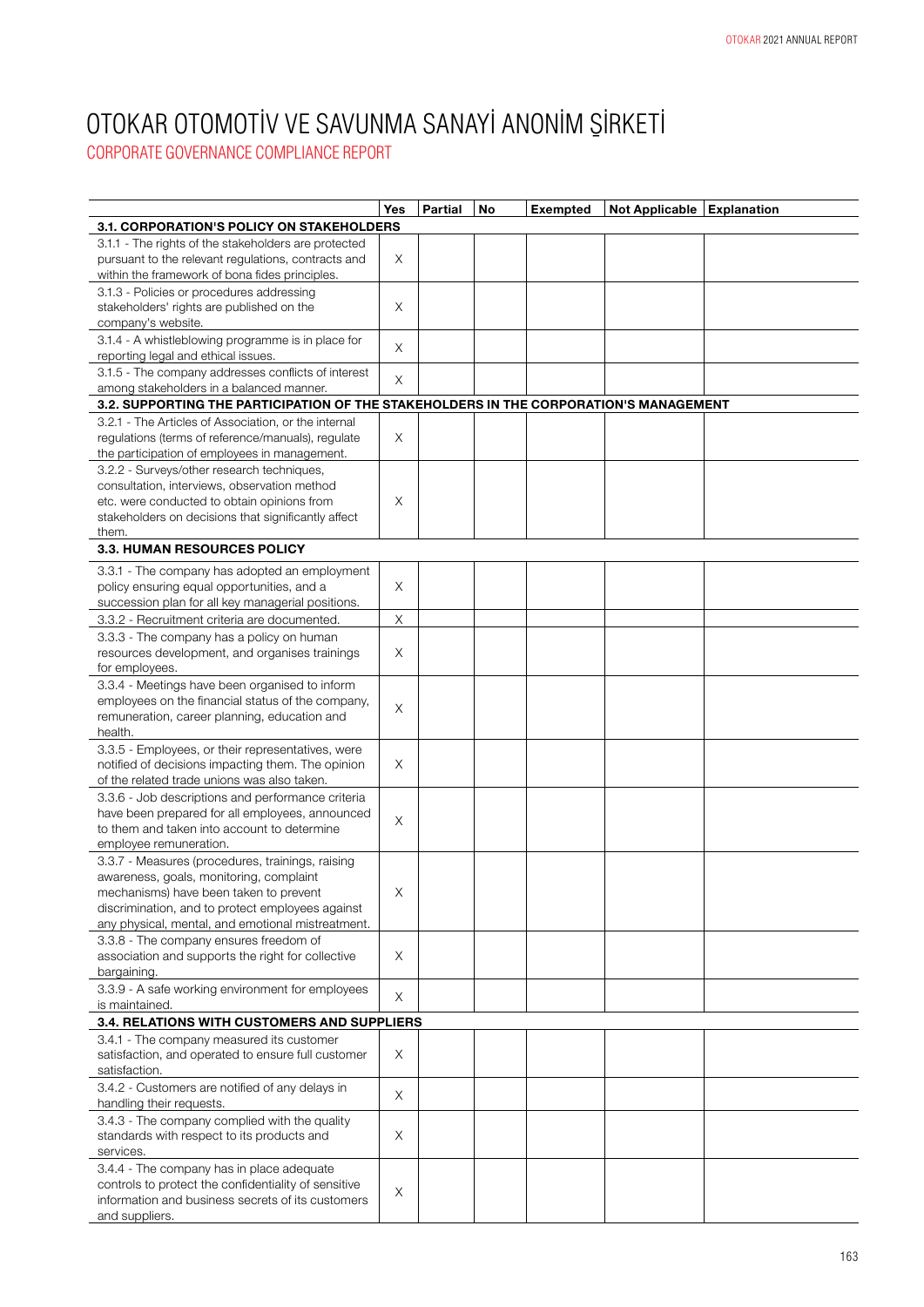|                                                                                                                                                                                                                                      | <b>Yes</b> | <b>Partial</b> | No | <b>Exempted</b> | <b>Not</b><br>Applicable | <b>Explanation</b> |  |
|--------------------------------------------------------------------------------------------------------------------------------------------------------------------------------------------------------------------------------------|------------|----------------|----|-----------------|--------------------------|--------------------|--|
| <b>3.5. ETHICAL RULES AND SOCIAL RESPONSIBILITY</b>                                                                                                                                                                                  |            |                |    |                 |                          |                    |  |
| 3.5.1 - The board of the corporation has<br>adopted a code of ethics, disclosed on the<br>corporate website.                                                                                                                         | $\times$   |                |    |                 |                          |                    |  |
| 3.5.2 - The company has been mindful of<br>its social responsibility and has adopted<br>measures to prevent corruption and bribery.                                                                                                  | X          |                |    |                 |                          |                    |  |
| <b>4.1. ROLE OF THE BOARD OF DIRECTORS</b>                                                                                                                                                                                           |            |                |    |                 |                          |                    |  |
| 4.1.1 - The board of directors has ensured<br>strategy and risks do not threaten the long-<br>term interests of the company, and that<br>effective risk management is in place.                                                      | $\times$   |                |    |                 |                          |                    |  |
| 4.1.2 - The agenda and minutes of board<br>meetings indicate that the board of directors<br>discussed and approved strategy, ensured<br>resources were adequately allocated, and<br>monitored company and management<br>performance. | X          |                |    |                 |                          |                    |  |
| <b>4.2. ACTIVITIES OF THE BOARD OF DIRECTORS</b>                                                                                                                                                                                     |            |                |    |                 |                          |                    |  |
| 4.2.1 - The board of directors documented                                                                                                                                                                                            |            |                |    |                 |                          |                    |  |

| 4.2.1 - The board of directors documented<br>its meetings and reported its activities to the<br>shareholders.                                                                                                                                       | X        |  |  |  |
|-----------------------------------------------------------------------------------------------------------------------------------------------------------------------------------------------------------------------------------------------------|----------|--|--|--|
| 4.2.2 - Duties and authorities of the members<br>of the board of directors are disclosed in the<br>annual report.                                                                                                                                   | X        |  |  |  |
| 4.2.3 - The board has ensured the company<br>has an internal control framework adequate<br>for its activities, size and complexity.                                                                                                                 | X        |  |  |  |
| 4.2.4 - Information on the functioning and<br>effectiveness of the internal control system is<br>provided in the annual report.                                                                                                                     | X        |  |  |  |
| 4.2.5 - The roles of the Chairman and Chief<br>Executive Officer are separated and defined.                                                                                                                                                         | X        |  |  |  |
| 4.2.7 - The board of directors ensures that<br>the Investor Relations department and the<br>corporate governance committee work<br>effectively. The board works closely with<br>them when communicating and settling<br>disputes with shareholders. | $\times$ |  |  |  |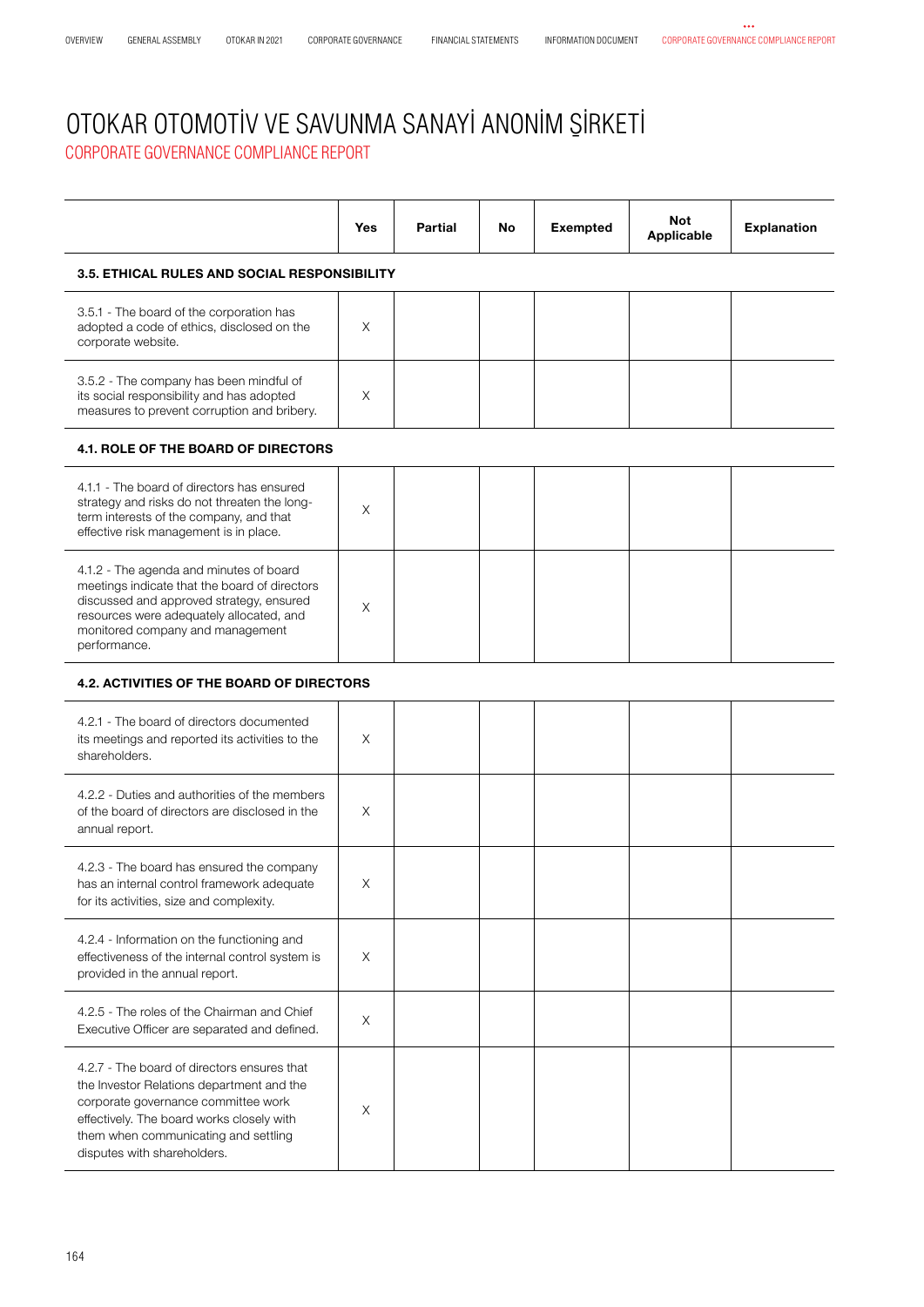CORPORATE GOVERNANCE COMPLIANCE REPORT

|                                                                                                                                       | <b>Yes</b> | Partial | No | <b>Exempted</b> | <b>Not</b><br>Applicable | <b>Explanation</b> |
|---------------------------------------------------------------------------------------------------------------------------------------|------------|---------|----|-----------------|--------------------------|--------------------|
| 4.2.8 - The company has<br>subscribed to a Directors<br>and Officers liability<br>insurance covering more<br>than 25% of the capital. | X          |         |    |                 |                          |                    |

#### **4.3. STRUCTURE OF THE BOARD OF DIRECTORS**

| 4.3.9 - The board of<br>directors has approved<br>the policy on its own<br>composition, setting a<br>minimal target of 25%<br>for female directors. The<br>board annually evaluates its<br>composition and nominates<br>directors so as to be<br>compliant with the policy. | X |  |  |  |
|-----------------------------------------------------------------------------------------------------------------------------------------------------------------------------------------------------------------------------------------------------------------------------|---|--|--|--|
| 4.3.10 - At least one<br>member of the audit<br>committee has 5 years<br>of experience in audit/<br>accounting and finance.                                                                                                                                                 | X |  |  |  |

#### **4.4. BOARD MEETING PROCEDURES**

| 4.4.1 - Each board member<br>attended the majority of the<br>board meetings in person.                                                                                            | $\times$ |          |  |          |                                                                                                                                                                                                                                                                                                                                                                                                                                                                                                                                                                 |
|-----------------------------------------------------------------------------------------------------------------------------------------------------------------------------------|----------|----------|--|----------|-----------------------------------------------------------------------------------------------------------------------------------------------------------------------------------------------------------------------------------------------------------------------------------------------------------------------------------------------------------------------------------------------------------------------------------------------------------------------------------------------------------------------------------------------------------------|
| 4.4.2 - The board has<br>formally approved a<br>minimum time by which<br>information and documents<br>relevant to the agenda<br>items should be supplied to<br>all board members. |          | $\times$ |  |          | A minimum period of time<br>has not been defined to<br>communicate the information<br>and documentation about<br>the agenda topics to the<br>Board members. The<br>timing of when to provide<br>information to the Board<br>members is determined<br>based on the topics and<br>processes on the Board<br>agenda and the members<br>are advised reasonably in<br>advance. Even though an<br>urgent need to define such a<br>period is not apparent, given<br>the effective functioning of<br>the Board, this topic may<br>be revisited in the times to<br>come. |
| 4.4.3 - The opinions of board<br>members that could not<br>attend the meeting, but did<br>submit their opinion in written<br>format, were presented to<br>other members.          |          |          |  | $\times$ | Even though expressing an<br>opinion in writing is possible,<br>Board members who were<br>unable to attend the meetings<br>have not communicated such<br>a request.                                                                                                                                                                                                                                                                                                                                                                                             |
| 4.4.4 - Each member of the<br>board has one vote.                                                                                                                                 | $\times$ |          |  |          |                                                                                                                                                                                                                                                                                                                                                                                                                                                                                                                                                                 |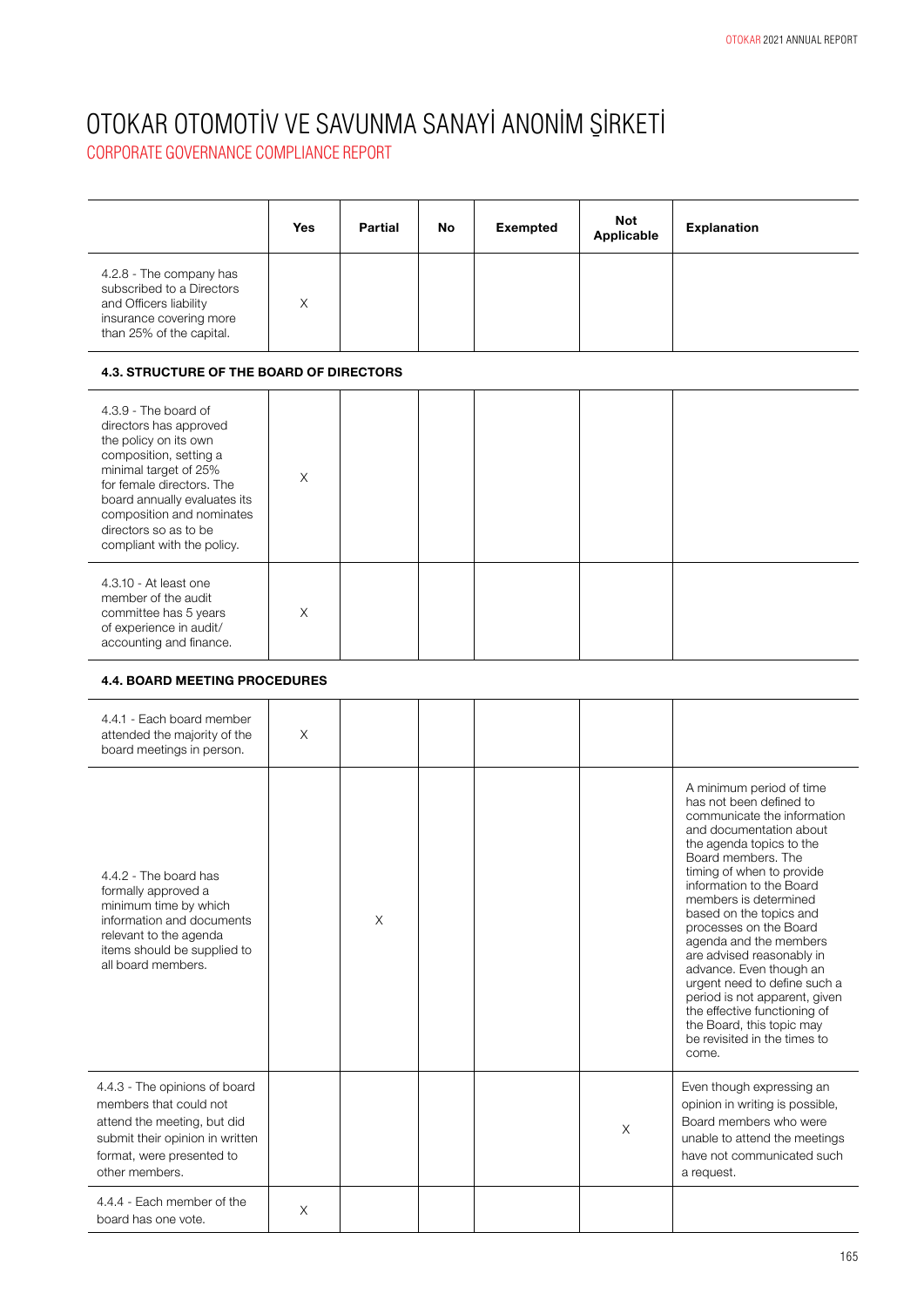#### OTOKAR OTOMOTİV VE SAVUNMA SANAYİ ANONİM ŞİRKETİ CORPORATE GOVERNANCE COMPLIANCE REPORT

**Yes Partial No Exempted Not Applicable Explanation** 4.4.5 - The board has a charter/ written internal rules defining the meeting procedures of the board. X Committees are formed by considering the knowledge and experience of the Board Members, with some serving on multiple committees. Board members serving on more than one committee facilitate communication and increase the opportunities for cooperation between committees handling related subjects. Considering the efficient work of the Board members with their wealth of knowledge and experience, the current committee structure is deemed effective and no changes are anticipated in the near future. 4.4.6 - Board minutes document that all items on the agenda are discussed, and board resolutions include director's dissenting opinions if any. X 4.4.7 - There are limits to external commitments of board members. Shareholders are informed of board members' external commitments at the General Shareholders' Meeting. X Considering that Board members contribute significantly to the Board with their business experience and industry knowledge, they are not restricted in terms of assuming other duties outside the company. The résumé of each Board member and their other duties outside the company are provided in the annual report. Given the effective functioning of the Board, no changes to the current practice are anticipated in the near future since no negative consequence has been observed in terms of corporate governance.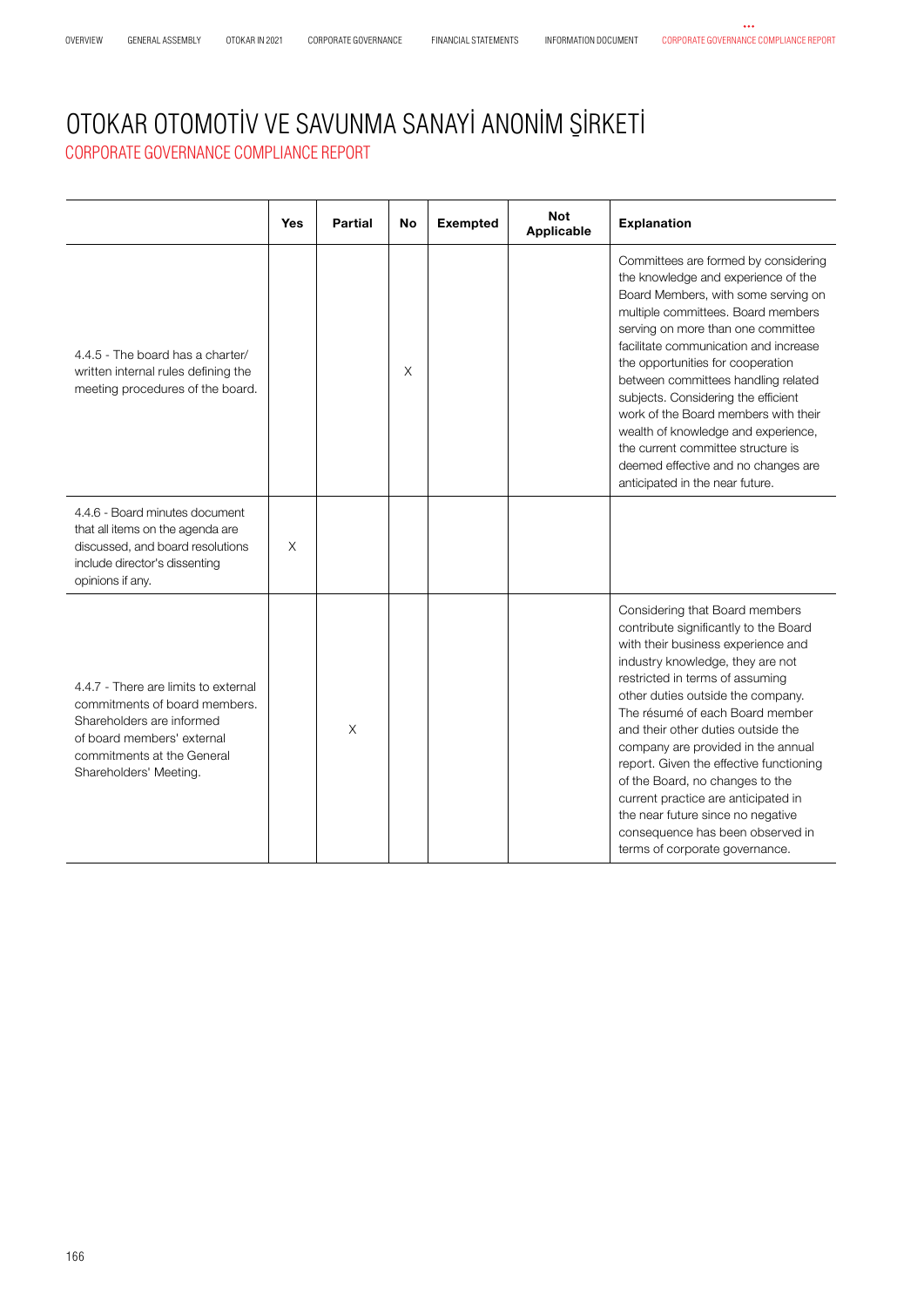|                                                                                                                                                                                                                                                                                                                                                     | Yes      | <b>Partial</b> | No | <b>Exempted</b> | <b>Not Applicable</b> | <b>Explanation</b>                                                                                                                                                                                                                                                                                                                                                                                                |
|-----------------------------------------------------------------------------------------------------------------------------------------------------------------------------------------------------------------------------------------------------------------------------------------------------------------------------------------------------|----------|----------------|----|-----------------|-----------------------|-------------------------------------------------------------------------------------------------------------------------------------------------------------------------------------------------------------------------------------------------------------------------------------------------------------------------------------------------------------------------------------------------------------------|
| <b>4.5. BOARD COMMITTEES</b>                                                                                                                                                                                                                                                                                                                        |          |                |    |                 |                       |                                                                                                                                                                                                                                                                                                                                                                                                                   |
| 4.5.5 - Board members serve in only<br>one of the Board's committees.                                                                                                                                                                                                                                                                               |          |                | X  |                 |                       | Board members serving on more<br>than one committee facilitate<br>communication and increase the<br>opportunities for cooperation<br>between committees handling<br>related subjects. Considering<br>the efficient work of the Board<br>members with their wealth of<br>knowledge and experience, the<br>current committee structure is<br>deemed effective and no changes<br>are anticipated in the near future. |
| 4.5.6 - Committees have invited                                                                                                                                                                                                                                                                                                                     |          |                |    |                 |                       |                                                                                                                                                                                                                                                                                                                                                                                                                   |
| persons to the meetings as deemed                                                                                                                                                                                                                                                                                                                   | X        |                |    |                 |                       |                                                                                                                                                                                                                                                                                                                                                                                                                   |
| necessary to obtain their views.                                                                                                                                                                                                                                                                                                                    |          |                |    |                 |                       |                                                                                                                                                                                                                                                                                                                                                                                                                   |
| 4.5.7 - If external consultancy services<br>are used, the independence of the<br>provider is stated in the annual report.                                                                                                                                                                                                                           |          |                |    |                 | Χ                     | Such a consultancy service has<br>not been procured.                                                                                                                                                                                                                                                                                                                                                              |
| 4.5.8 - Minutes of all committee<br>meetings are kept and reported to<br>board members.                                                                                                                                                                                                                                                             | X        |                |    |                 |                       |                                                                                                                                                                                                                                                                                                                                                                                                                   |
| <b>4.6. FINANCIAL RIGHTS</b>                                                                                                                                                                                                                                                                                                                        |          |                |    |                 |                       |                                                                                                                                                                                                                                                                                                                                                                                                                   |
| 4.6.1 - The board of directors has<br>conducted a board performance<br>evaluation to review whether it has<br>discharged all its responsibilities<br>effectively.                                                                                                                                                                                   | X        |                |    |                 |                       |                                                                                                                                                                                                                                                                                                                                                                                                                   |
| 4.6.4 - The company did not extend<br>any loans to its board directors or<br>executives, nor extended their lending<br>period or enhanced the amount of<br>those loans, or improve conditions<br>thereon, and did not extend loans<br>under a personal credit title by third<br>parties or provided guarantees such as<br>surety in favour of them. | $\times$ |                |    |                 |                       |                                                                                                                                                                                                                                                                                                                                                                                                                   |
| 4.6.5 - The individual remuneration<br>of board members and executives is<br>disclosed in the annual report.                                                                                                                                                                                                                                        |          |                | X  |                 |                       | Remunerations provided to the<br>Board members and executives<br>with administrative responsibilities<br>are provided in the notes to the<br>financial statements and disclosed<br>to the public as a total figure.<br>Given that this matter is important<br>due to the privacy of personal<br>data, practices in the market are<br>followed with plans to act in line<br>with the wide-spread preferences.      |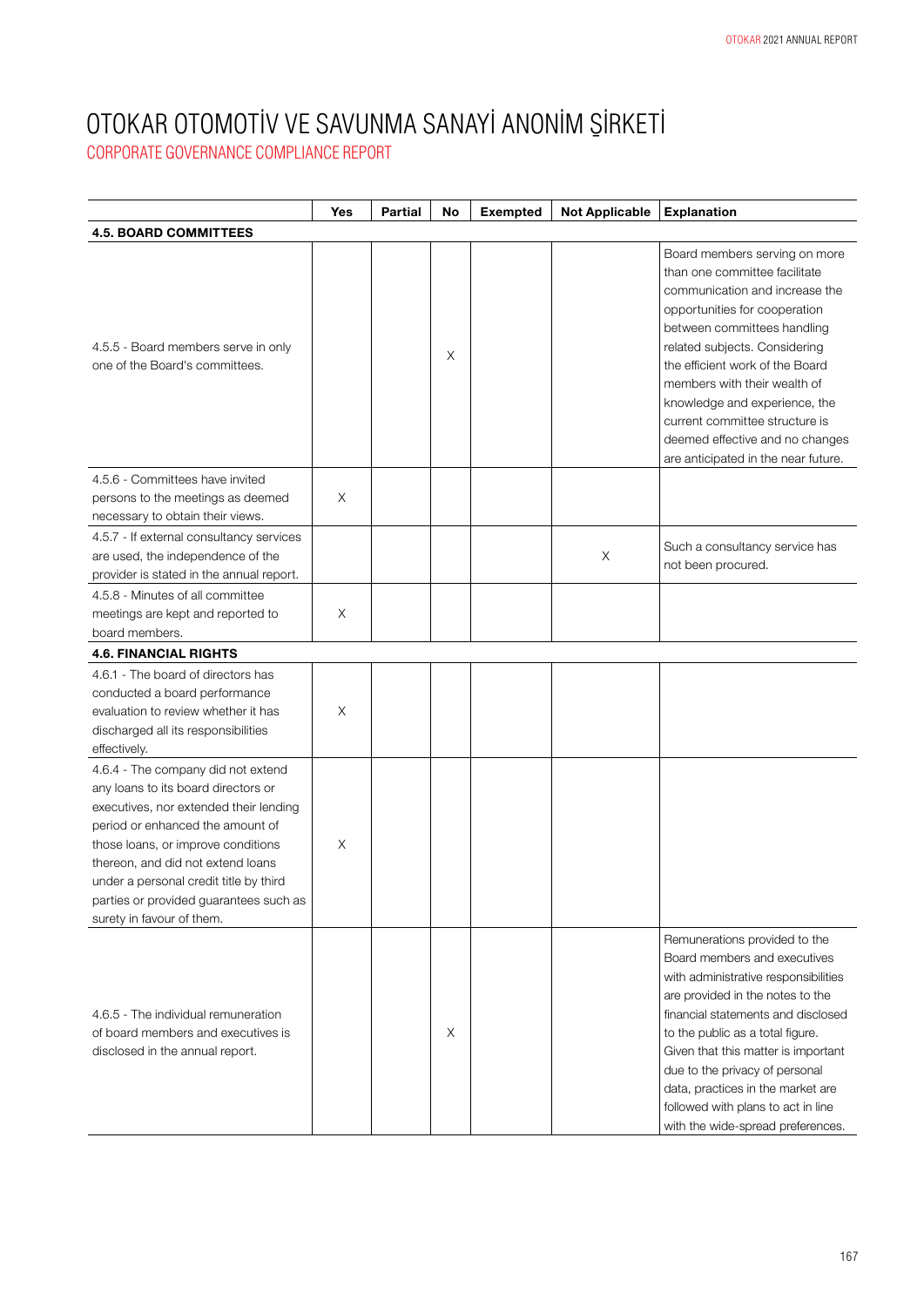#### CORPORATE GOVERNANCE INFORMATION FORM OTOKAR OTOMOTİV VE SAVUNMA SANAYİ ANONİM ŞİRKETİ

#### **II. CORPORATE GOVERNANCE INFORMATION FORM (KYBF)**

| 1. SHAREHOLDERS                                                                                                                                                                                                           |                                                                                                                                                                                                                                                                                     |
|---------------------------------------------------------------------------------------------------------------------------------------------------------------------------------------------------------------------------|-------------------------------------------------------------------------------------------------------------------------------------------------------------------------------------------------------------------------------------------------------------------------------------|
| 1.1. Facilitating the Exercise of Shareholders Rights                                                                                                                                                                     |                                                                                                                                                                                                                                                                                     |
| The number of investor meetings (conference, seminar/etc.) organised by the<br>company during the year                                                                                                                    | In 2021, 19 online investor meetings and 59<br>teleconferences took place due to the COVID-19<br>pandemic. The department also participated in one online<br>roadshow.                                                                                                              |
| 1.2. Right to Obtain and Examine Information                                                                                                                                                                              |                                                                                                                                                                                                                                                                                     |
| The number of special audit request(s)                                                                                                                                                                                    | $\mathbf{O}$                                                                                                                                                                                                                                                                        |
| The number of special audit requests that were accepted at the General<br>Shareholders' Meeting                                                                                                                           | $\Omega$                                                                                                                                                                                                                                                                            |
| 1.3. General Assembly                                                                                                                                                                                                     |                                                                                                                                                                                                                                                                                     |
| Link to the PDP announcement that demonstrates the information requested<br>by Principle 1.3.1. (a-d)                                                                                                                     | https://www.kap.org.tr/tr/Bildirim/909438                                                                                                                                                                                                                                           |
| Whether the company provides materials for the General Shareholders'<br>Meeting in English and Turkish at the same time                                                                                                   | Yes, available.                                                                                                                                                                                                                                                                     |
| The links to the PDP announcements associated with the transactions that<br>are not approved by the majority of independent directors or by unanimous<br>votes of present board members in the context of Principle 1.3.9 | There is no such transaction.                                                                                                                                                                                                                                                       |
| The links to the PDP announcements associated with related party<br>transactions in the context of Article 9 of the Communique on Corporate<br>Governance (II-17.1)                                                       | There is no such transaction.                                                                                                                                                                                                                                                       |
| The links to the PDP announcements associated with common and<br>continuous transactions in the context of Article 10 of the Communique on<br>Corporate Governance (II-17.1)                                              | Material disclosure regarding common and continuous<br>transactions can be found at: https://www.kap.org.tr/tr/<br>Bildirim/908919                                                                                                                                                  |
| The name of the section on the corporate website that demonstrates the<br>donation policy of the company                                                                                                                  | The Donation and Sponsorship Policy, proposed by<br>the Board of Directors resolution on March 3, 2021 and<br>approved by the annual General Assembly resolution on<br>March 17, 2021, is available on the corporate web site's<br>Investor Relations/Corporate Governance section. |
| The relevant link to the PDP with minute of the General Shareholders'<br>Meeting where the donation policy has been approved                                                                                              | Material disclosure about the general assembly meeting<br>where the upper limit for donations and aid was approved:<br>https://www.kap.org.tr/tr/Bildirim/918881                                                                                                                    |
| The number of the provisions of the articles of association that discuss the<br>participation of stakeholders to the General Shareholders' Meeting                                                                        | Article 15-a                                                                                                                                                                                                                                                                        |
| Identified stakeholder groups that participated in the General Shareholders'<br>Meeting, if any                                                                                                                           | General Assembly Meeting was open to the public,<br>including stakeholders without speaking rights and the<br>media.                                                                                                                                                                |
| 1.4. Voting Rights                                                                                                                                                                                                        |                                                                                                                                                                                                                                                                                     |
| Whether the shares of the company have differential voting rights                                                                                                                                                         | There are no privileged shares.                                                                                                                                                                                                                                                     |
| In case that there are voting privileges, indicate the owner and percentage of<br>the voting majority of shares.                                                                                                          |                                                                                                                                                                                                                                                                                     |
| The percentage of ownership of the largest shareholder                                                                                                                                                                    | 44.68%                                                                                                                                                                                                                                                                              |
| 1.5. Minority Rights                                                                                                                                                                                                      |                                                                                                                                                                                                                                                                                     |
| Whether the scope of minority rights enlarged (in terms of content or the<br>ratio) in the articles of the association                                                                                                    | No                                                                                                                                                                                                                                                                                  |
| If yes, specify the relevant provision of the articles of association                                                                                                                                                     | ÷,                                                                                                                                                                                                                                                                                  |
| 1.6. Dividend Right                                                                                                                                                                                                       |                                                                                                                                                                                                                                                                                     |
| The name of the section on the corporate website that describes the<br>dividend distribution policy                                                                                                                       | Investor Relations/Corporate Governance/Dividend Policy                                                                                                                                                                                                                             |
| Minutes of the relevant agenda item in case the board of directors proposed<br>to the general assembly not to distribute dividends, the reason for such<br>proposal and information as to use of the dividend             | Dividends have been paid out.                                                                                                                                                                                                                                                       |
| PDP link to the related general shareholder meeting minutes in case the<br>board of directors proposed to the general assembly not to distribute<br>dividends                                                             |                                                                                                                                                                                                                                                                                     |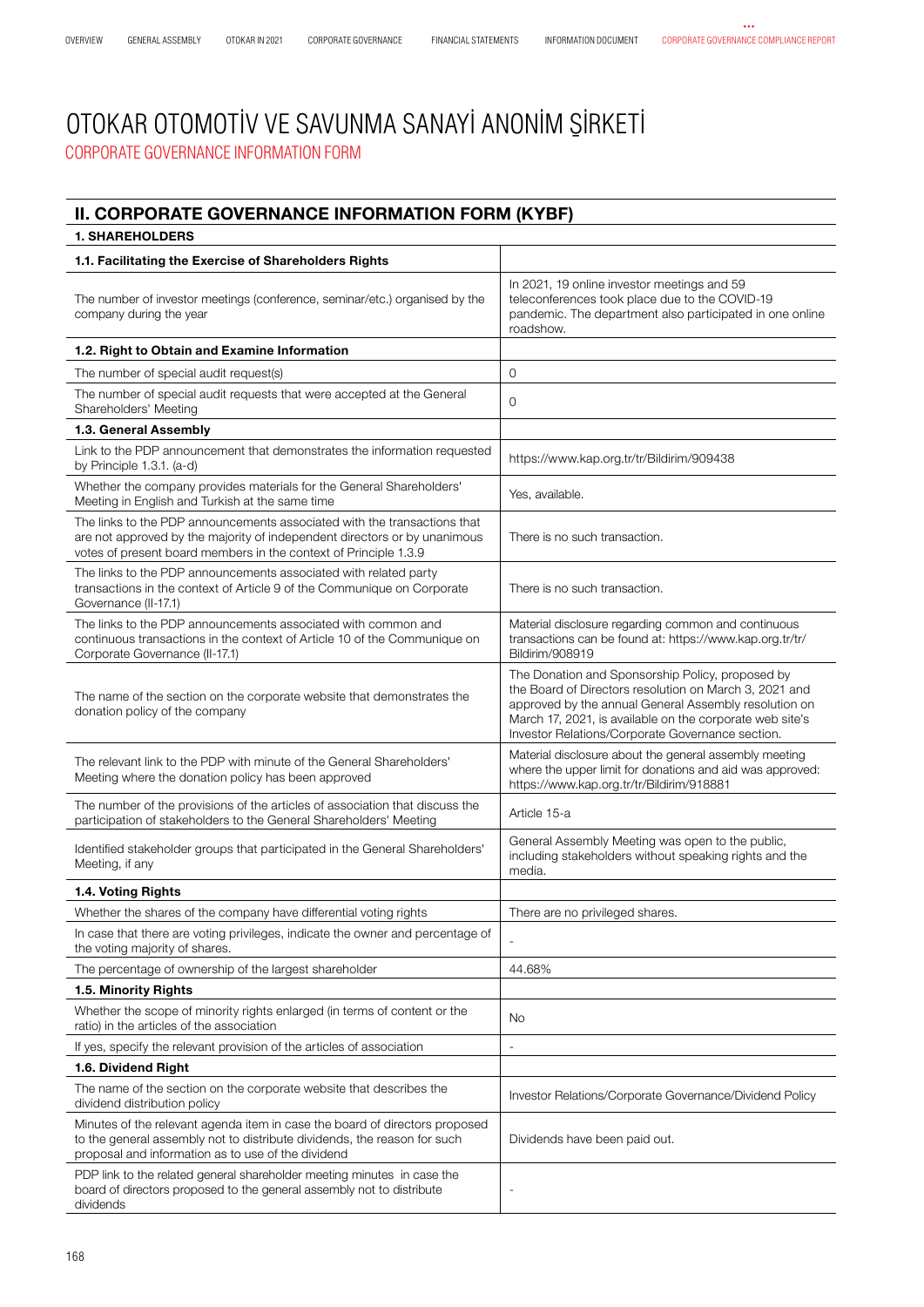| <b>General Assembly Meetings</b>                                                                                                                                                             |                                                                                            |
|----------------------------------------------------------------------------------------------------------------------------------------------------------------------------------------------|--------------------------------------------------------------------------------------------|
| General Meeting Date                                                                                                                                                                         | 17.03.2021                                                                                 |
| The number of information requests received by the company regarding the<br>clarification of the agenda of the General Shareholders' Meeting                                                 |                                                                                            |
| Shareholder participation rate to the General Shareholders' Meeting                                                                                                                          | 75,56%                                                                                     |
| Percentage of shares directly present at the GSM                                                                                                                                             | 0,062%                                                                                     |
| Percentage of shares represented by proxy                                                                                                                                                    | 75,50%                                                                                     |
| Specify the name of the page of the corporate website that contains<br>the General Shareholders' Meeting minutes, and also indicates for each<br>resolution the voting levels for or against | Investor Relations - General Assembly Meetings                                             |
| Specify the name of the page of the corporate website that contains all<br>questions asked in the general assembly meeting and all responses to them                                         | No question has been communicated with respect to<br>Corporate Governance Principle 1.3.5. |
| The number of the relevant item or paragraph of General Shareholders'<br>Meeting minutes in relation to related party transactions                                                           |                                                                                            |
| The number of declarations by insiders received by the board of directors                                                                                                                    | 0                                                                                          |
| The link to the related PDP general shareholder meeting notification                                                                                                                         | https://www.kap.org.tr/tr/Bildirim/918881                                                  |
| 2. DISCLOSURE AND TRANSPARENCY                                                                                                                                                               |                                                                                            |
| 2.1. Corporate Website                                                                                                                                                                       |                                                                                            |
| Specify the name of the sections of the website providing the information<br>requested by the Principle 2.1.1.                                                                               | <b>Investor Relations</b>                                                                  |
| If applicable, specify the name of the sections of the website providing the<br>list of shareholders (ultimate beneficiaries) who directly or indirectly own more<br>than 5% of the shares.  | Investor Relations- Corporate Information - Shareholder<br><b>Structure</b>                |
| List of languages for which the website is available                                                                                                                                         | Turkish and English                                                                        |
| 2.2. Annual Report                                                                                                                                                                           |                                                                                            |
| The page numbers and/or name of the sections in the Annual Report that                                                                                                                       |                                                                                            |
| demonstrate the information requested by principle 2.2.2.                                                                                                                                    |                                                                                            |
| a) The page numbers and/or name of the sections in the Annual Report that                                                                                                                    | General Assembly and Corporate Governance Practices                                        |
| demonstrate the information on the duties of the members of the board of                                                                                                                     | Section                                                                                    |
| directors and executives conducted out of the company and declarations on                                                                                                                    |                                                                                            |
| independence of board members                                                                                                                                                                |                                                                                            |
| b) The page numbers and/or name of the sections in the Annual Report that                                                                                                                    | Corporate Governance Practices Section                                                     |
| demonstrate the information on committees formed within the board structure                                                                                                                  |                                                                                            |
| c) The page numbers and/or name of the sections in the Annual Report that                                                                                                                    | Corporate Governance Practices Section                                                     |
| demonstrate the information on the number of board meetings in a year and the                                                                                                                |                                                                                            |
| attendance of the members to these meetings                                                                                                                                                  |                                                                                            |
| ç) The page numbers and/or name of the sections in the Annual Report that                                                                                                                    | Legal Disclosures Section                                                                  |
| demonstrate the information on amendments in the legislation which may                                                                                                                       |                                                                                            |
| significantly affect the activities of the corporation<br>d) The page numbers and/or name of the sections in the Annual Report that                                                          |                                                                                            |
| demonstrate the information on significant lawsuits filed against the corporation                                                                                                            | Legal Disclosures Section                                                                  |
| and the possible results thereof                                                                                                                                                             |                                                                                            |
| e) The page numbers and/or name of the sections in the Annual Report that                                                                                                                    | Legal Disclosures Section                                                                  |
| demonstrate the information on the conflicts of interest of the corporation                                                                                                                  |                                                                                            |
| among the institutions that it purchases services on matters such as investment                                                                                                              |                                                                                            |
| consulting and rating and the measures taken by the corporation in order to                                                                                                                  |                                                                                            |
| avoid from these conflicts of interest                                                                                                                                                       |                                                                                            |
| f) The page numbers and/or name of the sections in the Annual Report that                                                                                                                    | Legal Disclosures Section                                                                  |
| demonstrate the information on the cross ownership subsidiaries that the direct                                                                                                              |                                                                                            |
| contribution to the capital exceeds 5%                                                                                                                                                       |                                                                                            |
| g) The page numbers and/or name of the sections in the Annual Report that                                                                                                                    | Sustainability and Human Resources                                                         |
| demonstrate the information on social rights and professional training of the                                                                                                                |                                                                                            |
| employees and activities of corporate social responsibility in respect of the                                                                                                                |                                                                                            |
| corporate activities that arises social and environmental results                                                                                                                            |                                                                                            |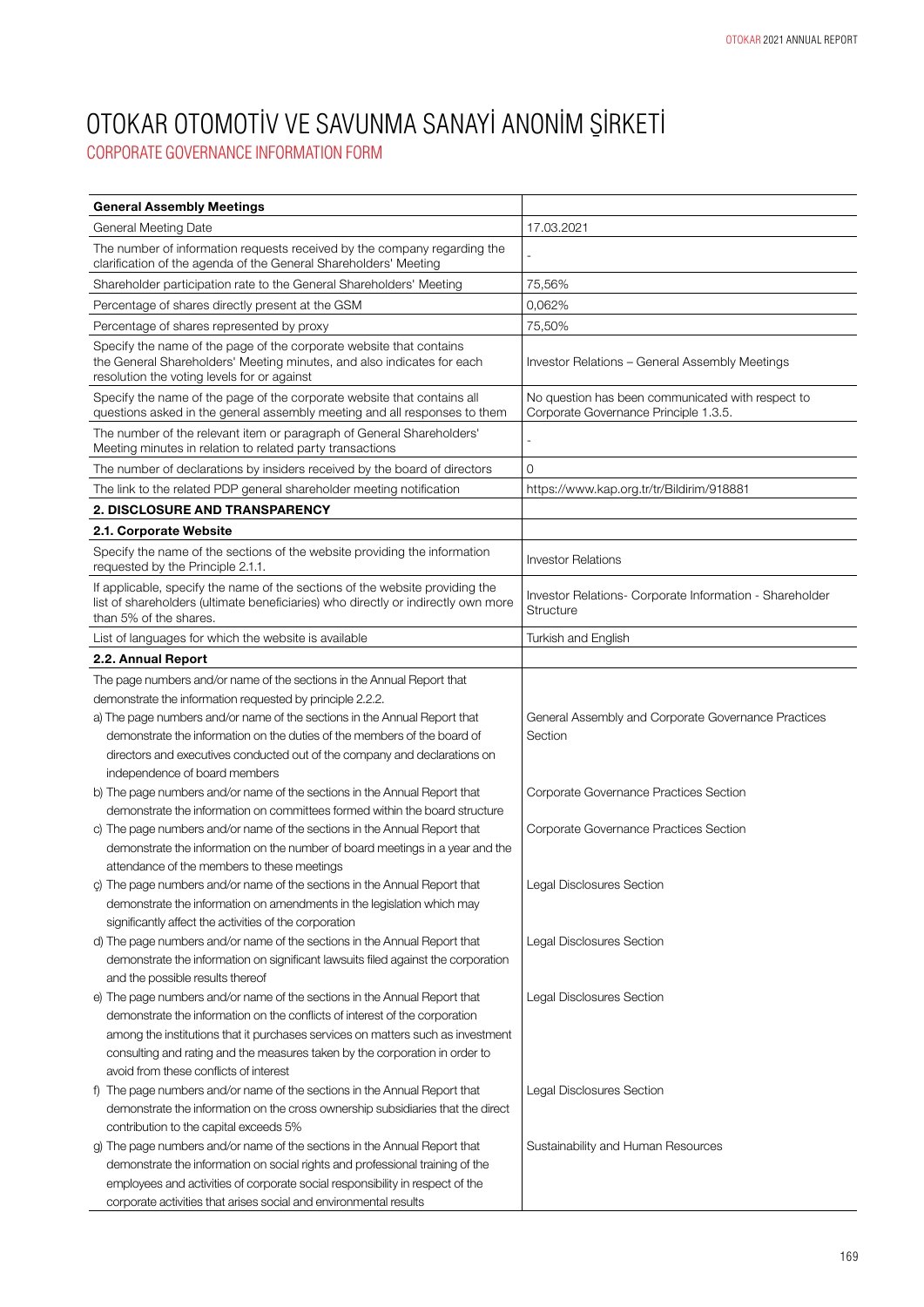#### CORPORATE GOVERNANCE INFORMATION FORM OTOKAR OTOMOTİV VE SAVUNMA SANAYİ ANONİM ŞİRKETİ

| <b>3. STAKEHOLDERS</b>                                                                                                                                                                                                                                                                                                                    |                                                                                                                                                                                                                                                                                                                                                                                                                                                                                                                                                                                                                                                                  |
|-------------------------------------------------------------------------------------------------------------------------------------------------------------------------------------------------------------------------------------------------------------------------------------------------------------------------------------------|------------------------------------------------------------------------------------------------------------------------------------------------------------------------------------------------------------------------------------------------------------------------------------------------------------------------------------------------------------------------------------------------------------------------------------------------------------------------------------------------------------------------------------------------------------------------------------------------------------------------------------------------------------------|
| 3.1. Corporation's Policy on Stakeholders                                                                                                                                                                                                                                                                                                 |                                                                                                                                                                                                                                                                                                                                                                                                                                                                                                                                                                                                                                                                  |
| The name of the section on the corporate website<br>that demonstrates the employee remedy or<br>severance policy<br>The number of definitive convictions the company                                                                                                                                                                      | Even though a dedicated severance policy is not available, all Koç Group companies<br>and Koç Holding manage the rights of stakeholders to severance in accordance with<br>national and international laws and norms.                                                                                                                                                                                                                                                                                                                                                                                                                                            |
| was subject to in relation to breach of employee<br>rights                                                                                                                                                                                                                                                                                | 7                                                                                                                                                                                                                                                                                                                                                                                                                                                                                                                                                                                                                                                                |
| The position of the person responsible for the alert<br>mechanism (i.e. whistleblowing mechanism)                                                                                                                                                                                                                                         | Internal Audit Department and Ethics Board                                                                                                                                                                                                                                                                                                                                                                                                                                                                                                                                                                                                                       |
| The contact detail of the company alert mechanism.                                                                                                                                                                                                                                                                                        | https://www.otokar.com.tr/contact/contact-form                                                                                                                                                                                                                                                                                                                                                                                                                                                                                                                                                                                                                   |
| 3.2. Supporting the Participation of the Stakeholders in the Corporation's Management                                                                                                                                                                                                                                                     |                                                                                                                                                                                                                                                                                                                                                                                                                                                                                                                                                                                                                                                                  |
| Name of the section on the corporate website that<br>demonstrates the internal regulation addressing the<br>participation of employees on management bodies.                                                                                                                                                                              | Internal regulations do not have links open to the public.                                                                                                                                                                                                                                                                                                                                                                                                                                                                                                                                                                                                       |
| Corporate bodies where employees are actually<br>represented                                                                                                                                                                                                                                                                              | Otokar employees engage with the management through various means and express<br>their views. Employees have representatives in the Occupational Health and Safety,<br>Discipline and Annual Leave Committees. All employees are able to communicate their<br>ideas on development areas through the electronic suggestion system. The annual<br>Employee Loyalty Survey is conducted with open-ended questions to obtain the<br>opinions of each employee anonymously. Internal communication meetings (townhalls)<br>are organized to share information about the company with the employees, dealers<br>and other stakeholders and to answer their questions. |
| 3.3 Human Resources Policy                                                                                                                                                                                                                                                                                                                |                                                                                                                                                                                                                                                                                                                                                                                                                                                                                                                                                                                                                                                                  |
| The role of the board on developing and ensuring<br>that the company has a succession plan for the key<br>management positions                                                                                                                                                                                                            | There are succession plans in plans for all key executive positions. The succession plans<br>are finalized upon the General Manager's approval.                                                                                                                                                                                                                                                                                                                                                                                                                                                                                                                  |
| The name of the section on the corporate website<br>that demonstrates the human resource policy<br>covering equal opportunities and hiring principles.<br>Also provide a summary of relevant parts of the<br>human resource policy.                                                                                                       | Otokar is a signatory of Women's Empowerment Principles (WEPs), a joint initiative<br>of UN Women and (UN Global Compact) since 2017. The required qualifications are<br>specified in each job posting. The Code of Ethics also emphasizes equal opportunity<br>in recruitment. https://www.otokar.com.tr/investor-relations/corporate-governance/<br>ethical-code<br>The required qualifications are specified in each job posting. The Code of Ethics also<br>emphasizes equal opportunity in recruitment.<br>https://www.otokar.com.tr/investor-relations/corporate-governance/ethical-code                                                                   |
| Whether the company provides an employee stock                                                                                                                                                                                                                                                                                            | https://www.otokar.com.tr/sustainability/human-rights<br>No stock option is offered for employees.                                                                                                                                                                                                                                                                                                                                                                                                                                                                                                                                                               |
| ownership programme<br>The name of the section on the corporate website<br>that demonstrates the human resource policy<br>covering discrimination and mistreatments and the<br>measures to prevent them. Also provide a summary<br>of relevant parts of the human resource policy.<br>The number of definitive convictions the company is | Human Resources                                                                                                                                                                                                                                                                                                                                                                                                                                                                                                                                                                                                                                                  |
| subject to in relation to health and safety measures                                                                                                                                                                                                                                                                                      |                                                                                                                                                                                                                                                                                                                                                                                                                                                                                                                                                                                                                                                                  |
| 3.5. Ethical Rules and Social Responsibility                                                                                                                                                                                                                                                                                              |                                                                                                                                                                                                                                                                                                                                                                                                                                                                                                                                                                                                                                                                  |
| The name of the section on the corporate website                                                                                                                                                                                                                                                                                          | Investor Relations - Corporate Governance - Code of Ethics                                                                                                                                                                                                                                                                                                                                                                                                                                                                                                                                                                                                       |
| that demonstrates the code of ethics<br>The name of the section on the company website<br>that demonstrates the corporate social responsibility<br>report. If such a report does not exist, provide<br>the information about any measures taken on<br>environmental, social and corporate governance<br>issues.                           | Sustainability                                                                                                                                                                                                                                                                                                                                                                                                                                                                                                                                                                                                                                                   |
| Any measures combating any kind of corruption<br>including embezzlement and bribery                                                                                                                                                                                                                                                       | Principles on these topics are covered in the Anti-bribery and Anti-corruption Policy.<br>https://www.otokar.com.tr/getmedia/aa6798c7-0e90-45d1-a5f5-5d1f5ab0da1d/<br>otokar_anti-bribery-and-corruption-policy_07052021<br>Otokar Code of Ethics also includes relevant principles.                                                                                                                                                                                                                                                                                                                                                                             |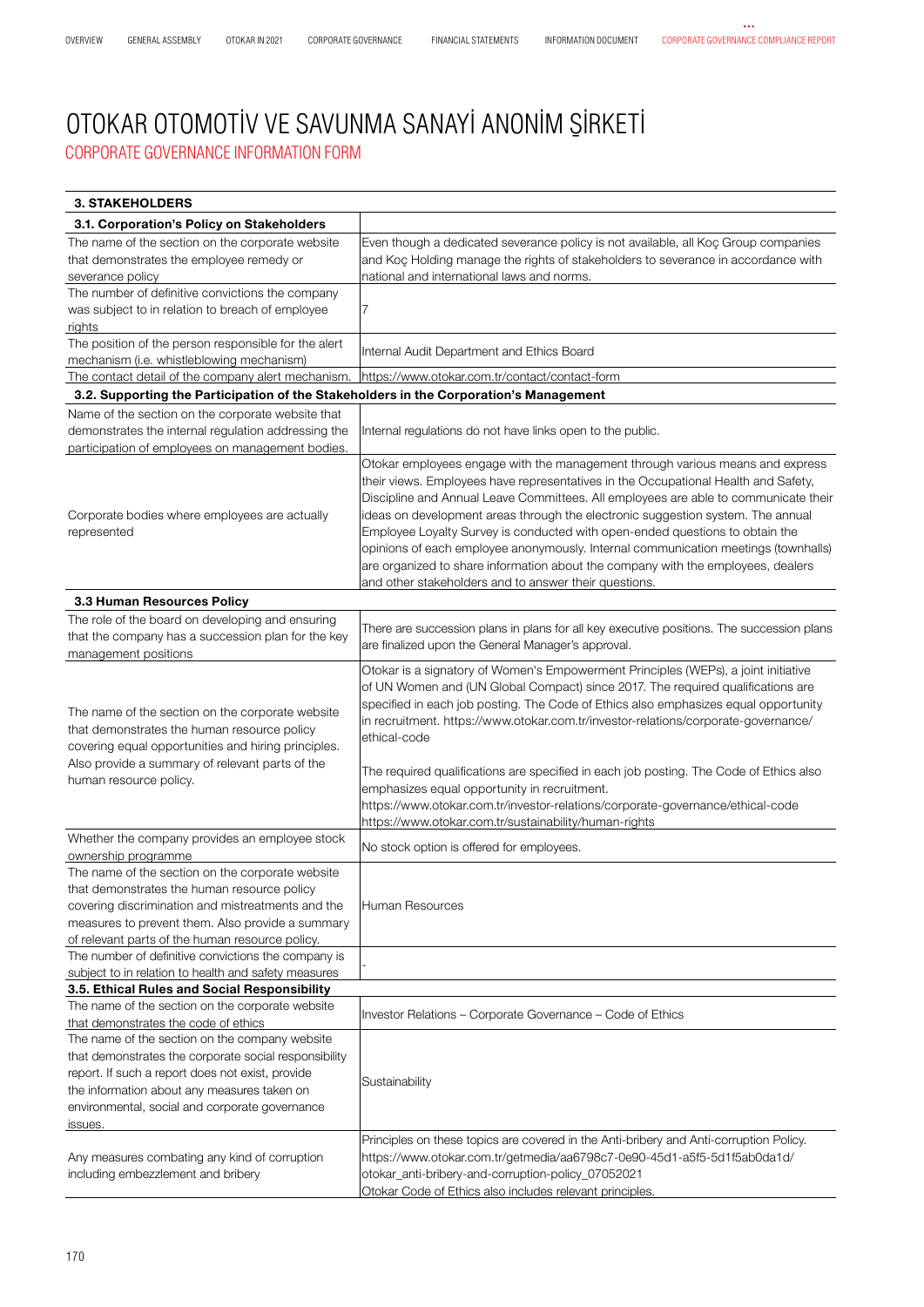| <b>4. BOARD OF DIRECTORS - I</b>                                                                                                                                                                                               |                                                                                                                               |
|--------------------------------------------------------------------------------------------------------------------------------------------------------------------------------------------------------------------------------|-------------------------------------------------------------------------------------------------------------------------------|
| 4.2. Activity of the Board of Directors                                                                                                                                                                                        |                                                                                                                               |
| Date of the last board evaluation conducted                                                                                                                                                                                    | 31.12.2021                                                                                                                    |
| Whether the board evaluation was externally facilitated                                                                                                                                                                        | <b>No</b>                                                                                                                     |
| Whether all board members released from their duties at the GSM                                                                                                                                                                | Yes                                                                                                                           |
| Name(s) of the board member(s) with specific delegated duties and<br>authorities, and descriptions of such duties                                                                                                              | No delegation was made among the board members.                                                                               |
| Number of reports presented by internal auditors to the audit<br>committee or any relevant committee to the board                                                                                                              | Internal audit department presents collective information to the<br>audit committee regarding the operations within the year. |
| Specify the name of the section or page number of the annual report<br>that provides the summary of the review of the effectiveness of<br>internal controls                                                                    | Internal Audit Department                                                                                                     |
| Name of the Chairman                                                                                                                                                                                                           | Yıldırım Ali Koç                                                                                                              |
| Name of the CEO                                                                                                                                                                                                                | Ahmet Serdar Görgüc                                                                                                           |
| If the CEO and Chair functions are combined: provide the link to<br>the relevant PDP announcement providing the rationale for such<br>combined roles                                                                           |                                                                                                                               |
| Link to the PDP notification stating that any damage that may<br>be caused by the members of the board of directors during the<br>discharge of their duties is insured for an amount exceeding 25% of<br>the company's capital |                                                                                                                               |
| The name of the section on the corporate website that demonstrates<br>current diversity policy targeting women directors                                                                                                       | https://www.otokar.com.tr/investor-relations/corporate-governance                                                             |
| The number and ratio of female directors within the Board of<br><b>Directors</b>                                                                                                                                               | 1(12.5%)                                                                                                                      |

| <b>Composition of Board of Directors</b>   |                                            |                                              |                                                         |                                                                                         |                                                                                                             |                                                                                                           |                                                                                                                                                         |
|--------------------------------------------|--------------------------------------------|----------------------------------------------|---------------------------------------------------------|-----------------------------------------------------------------------------------------|-------------------------------------------------------------------------------------------------------------|-----------------------------------------------------------------------------------------------------------|---------------------------------------------------------------------------------------------------------------------------------------------------------|
| Name,<br>Surname of<br><b>Board Member</b> | Whether<br>Executive<br>Director or<br>Not | Whether<br>Independent<br>Director or<br>Not | <b>The First</b><br>Election<br>Date To<br><b>Board</b> | <b>Link to PDP Notification That Includes</b><br>The Independency<br><b>Declaration</b> | Whether the<br>Independent<br><b>Director</b><br><b>Considered Bv</b><br><b>The Nomination</b><br>Committee | <b>Whether She/He</b><br>is the Director<br><b>Who Ceased</b><br>to Satisfy The<br>Independence<br>or Not | Whether<br>The<br><b>Director</b><br><b>Has At Least</b><br>5 Years'<br><b>Experience</b><br>on Audit,<br>Accounting<br>And/Or<br><b>Finance or Not</b> |
| Yıldırım Ali Koc                           | Non-<br>Executive                          | Not<br>Independent                           | 26.03.2015                                              |                                                                                         |                                                                                                             |                                                                                                           |                                                                                                                                                         |
| Levent Çakıroğlu                           | Non-<br>Executive                          | Not<br>Independent                           | 26.03.2015                                              |                                                                                         |                                                                                                             |                                                                                                           |                                                                                                                                                         |
| Selin Ayla Ünver                           | Non-<br>Executive                          | Not<br>Independent                           | 22.10.2018                                              |                                                                                         |                                                                                                             |                                                                                                           |                                                                                                                                                         |
| İsmail Cenk Çimen                          | Non-<br>Executive                          | Not<br>Independent                           | 18.03.2019                                              |                                                                                         |                                                                                                             |                                                                                                           |                                                                                                                                                         |
| Ahmet Serdar Görgüç                        | Executive                                  | Not<br>Independent                           | 20.04.2006                                              |                                                                                         |                                                                                                             |                                                                                                           |                                                                                                                                                         |
| Ali İhsan İlkbahar                         | Non-<br>Executive                          | Independent                                  | 16.03.2020                                              | https://www.kap.org.tr/tr/Bildirim/926318                                               | Considered                                                                                                  | No                                                                                                        | Yes                                                                                                                                                     |
| Ali İhsan Kamanlı                          | Non-<br>Executive                          | Independent                                  | 15.03.2018                                              | https://www.kap.org.tr/tr/Bildirim/926318                                               | Considered                                                                                                  | <b>No</b>                                                                                                 | Yes                                                                                                                                                     |
| Kenan Güven                                | Non-<br>Executive                          | Independent                                  | 15.03.2018                                              | https://www.kap.org.tr/tr/Bildirim/926318                                               | Considered                                                                                                  | <b>No</b>                                                                                                 |                                                                                                                                                         |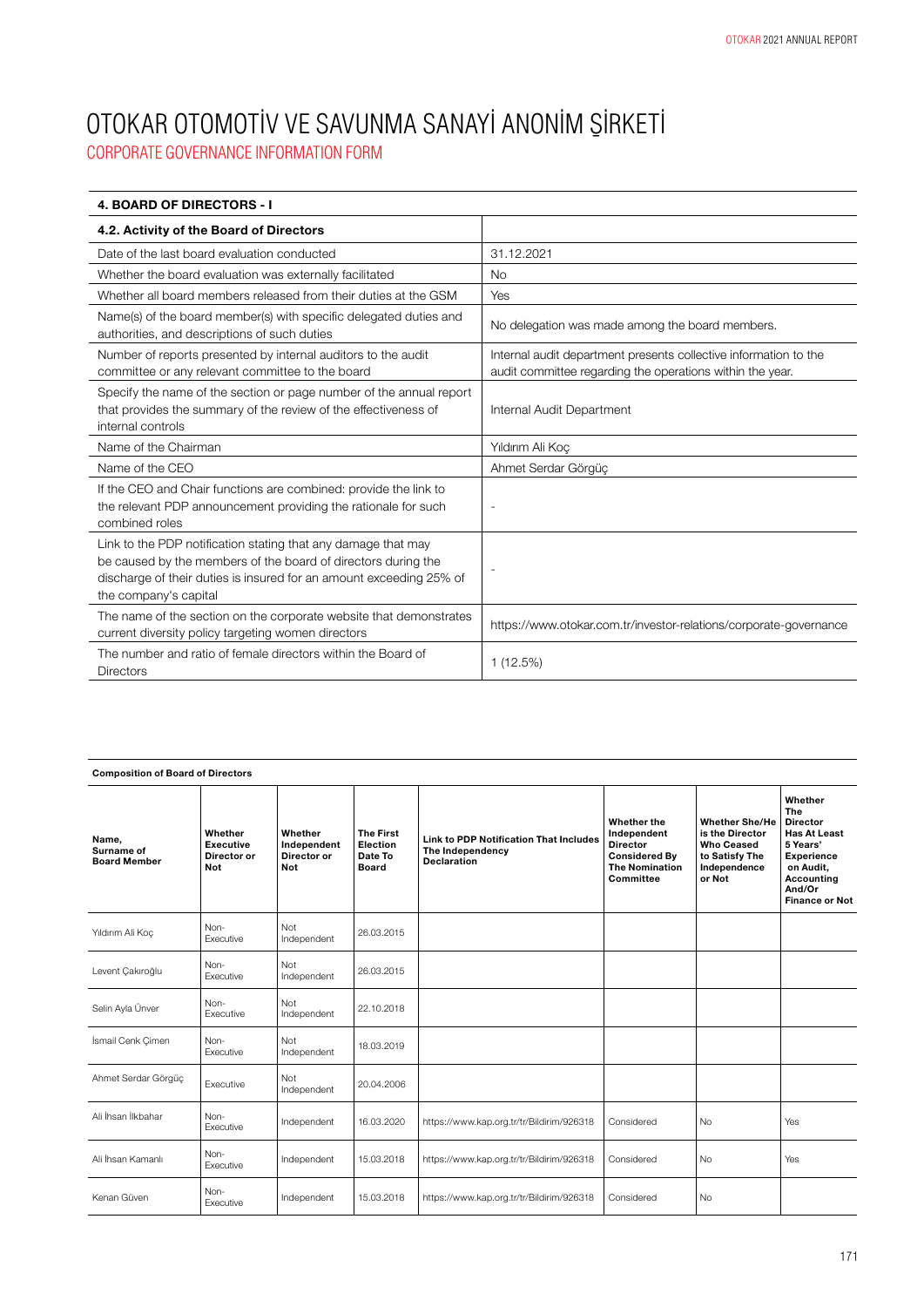| <b>4. BOARD OF DIRECTORS - II</b>                                                                                                      |                                                                    |  |  |  |  |
|----------------------------------------------------------------------------------------------------------------------------------------|--------------------------------------------------------------------|--|--|--|--|
| 4.4. Meeting Procedures of the Board of Directors                                                                                      |                                                                    |  |  |  |  |
| Number of physical board meetings in the reporting period (meetings in<br>person)                                                      | 3                                                                  |  |  |  |  |
| Director average attendance rate at board meetings                                                                                     | 100%                                                               |  |  |  |  |
| Whether the board uses an electronic portal to support its work or not                                                                 | <b>No</b>                                                          |  |  |  |  |
| Number of minimum days ahead of the board meeting to provide<br>information to directors, as per the board charter                     | There is no such practice.                                         |  |  |  |  |
| The name of the section on the corporate website that demonstrates<br>information about the board charter                              | There is no such practice.                                         |  |  |  |  |
| Number of maximum external commitments for board members as per the<br>policy covering the number of external duties held by directors | There is no such practice.                                         |  |  |  |  |
| 4.5. Board Committees                                                                                                                  |                                                                    |  |  |  |  |
| Page numbers or section names of the annual report where information<br>about the board committees are presented.                      | Members of the Board of Directors and Members of the<br>Committees |  |  |  |  |
| Link(s) to the PDP announcement(s) with the board committee charters                                                                   | https://www.kap.org.tr/tr/Bildirim/751694                          |  |  |  |  |

| <b>Composition of Board Committees - I</b> |                                                                                                                       |                    |                                                 |                                              |  |
|--------------------------------------------|-----------------------------------------------------------------------------------------------------------------------|--------------------|-------------------------------------------------|----------------------------------------------|--|
| Names of The Board Committees              | <b>Name of Committees</b><br>Name-Surname of<br>Defined as "Other"<br><b>Committee Members</b><br>in The First Column |                    | <b>Whether Committee</b><br><b>Chair or Not</b> | <b>Whether Board</b><br><b>Member or Not</b> |  |
| Audit Committee                            |                                                                                                                       | Ali İhsan İlkbahar | Chairman                                        | Board Member                                 |  |
| Audit Committee                            | ٠                                                                                                                     | Ali İhsan Kamanlı  | Member                                          | Board Member                                 |  |
| Corporate Governance Committee             | $\overline{\phantom{a}}$                                                                                              | Ali İhsan İlkbahar | Chairman                                        | Board Member                                 |  |
| Corporate Governance Committee             | ٠                                                                                                                     | Levent Çakıroğlu   | Member                                          | Board Member                                 |  |
| Corporate Governance Committee             | ۰.                                                                                                                    | Hüseyin Odabaş     | Member                                          | Not Board Member                             |  |
| Risk Management Committee                  | ٠                                                                                                                     | Kenan Güven        | Chairman                                        | <b>Board Member</b>                          |  |
| <b>Risk Management Committee</b>           | ٠                                                                                                                     | İsmail Cenk Çimen  | Member                                          | <b>Board Member</b>                          |  |